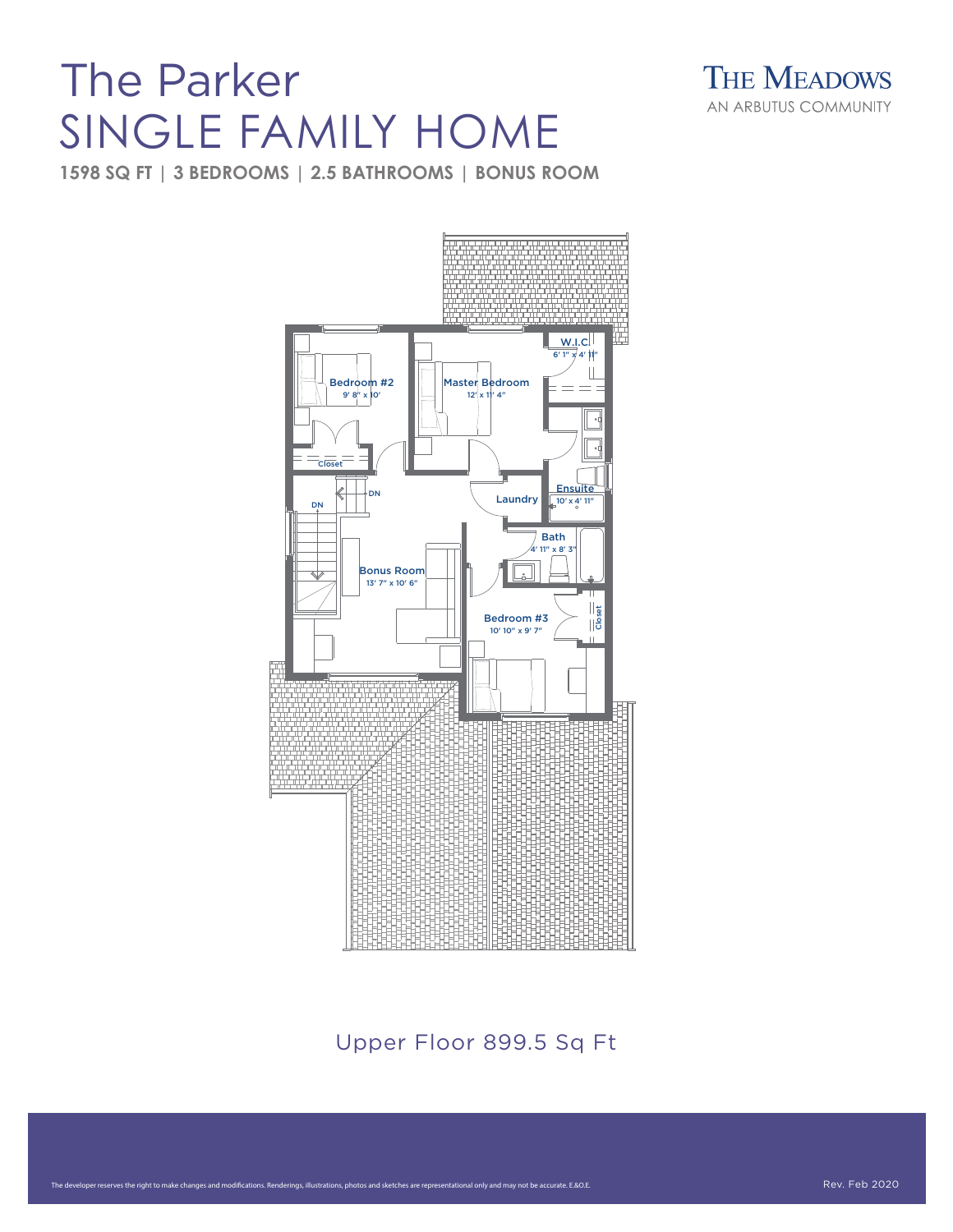## The Parker SINGLE FAMILY HOME



**1598 SQ FT | 3 BEDROOMS | 2.5 BATHROOMS | BONUS ROOM**



Main Floor 698.5 Sq Ft